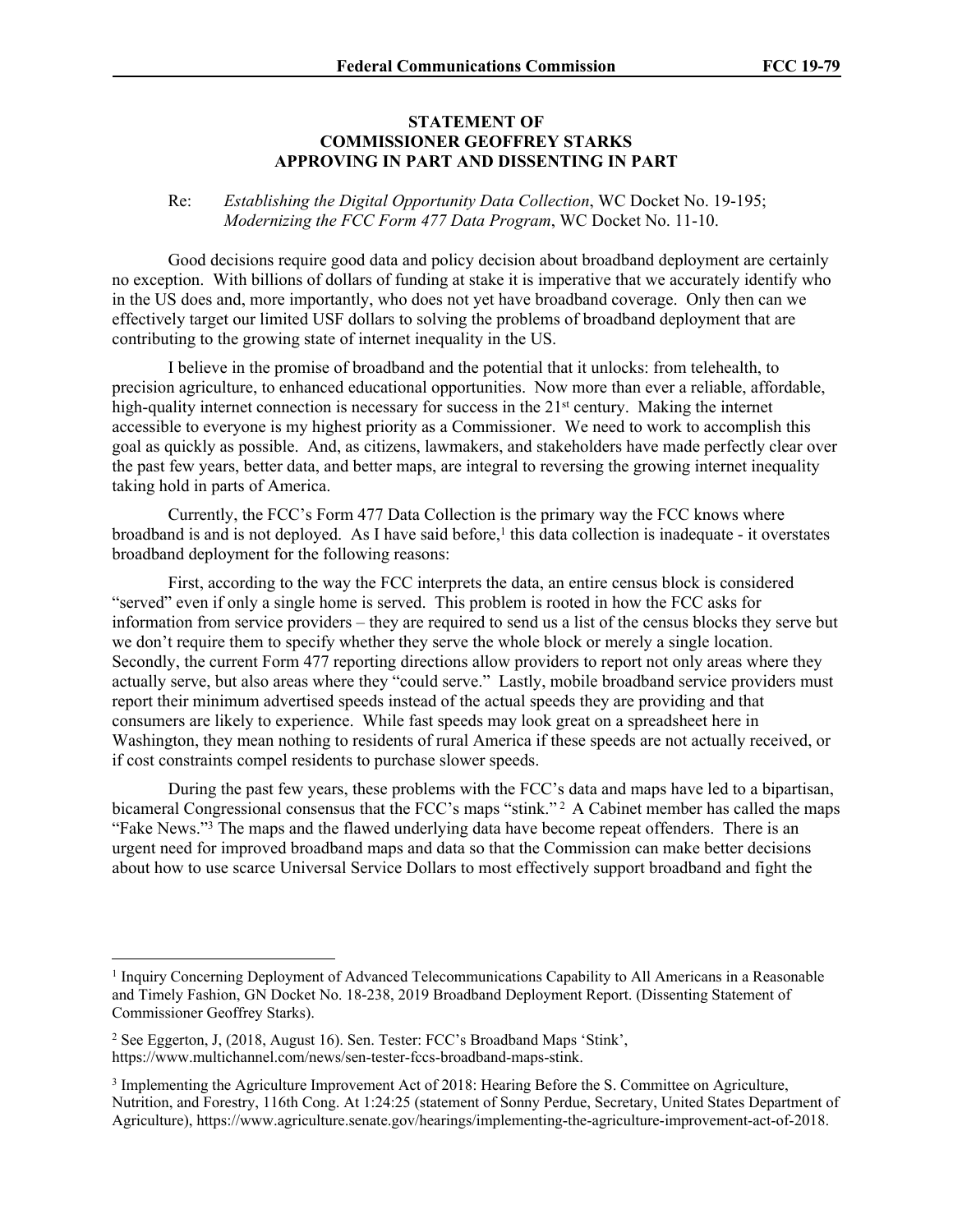deepening state of internet inequality that is taking hold in America. For the past two years the Commission has been working on how to modernize the form 477 data program.<sup>4</sup>

Unfortunately, following this two-year effort, the item before the Commission today is only a nudge in the right direction. It leaves many responsibilities delegated and many questions unanswered. Notably, no timeline or mechanism of accountability is provided to guarantee when improvements to the data the Commission collects or the maps it creates will be made. This is a critical problem and it calls for decisive action to quickly improve our data and maps. I am committed to making the necessary improvements to the way the Commission collects and uses broadband data, and the way it uses data generally. In my efforts to work toward increasing the rigor and responsible use of data at the Commission, here is what I look for:

- Are we asking the right questions? To best accomplish our goals, we need to be intentional and deliberate in the data we ask for to ensure that we have access to the full spectrum of information needed to make informed decisions and to measure our progress.
- Have we established precise technical standards for how this information is to be collected? Our end goal is not to amass mountains of data to file it away, but rather to use data to shape and inform our decisions. To do so the data the Commission collects must be standardized and interoperable.
- Are we validating and verifying the data we collect? As we learned from BarrierFree, more must be done to vet and validate data anomalies. For us to be confident in the outputs of our data analysis and the resulting decisions, we must be confident in the accuracy and validity of the data we receive. Afterall, how can we close the digital divide if we can't trust the broadband data we collect?
- Are we being as transparent as possible with the data we collect? Where possible both our raw data and resulting analyses should be made public to allow for scrutiny and external validation. Sharing data doesn't just promote transparency, it also allows for academics, industry, and the public to explore the data to propose new and novel ideas to addressing our most pressing challenges.
- Lastly, and perhaps most importantly, are we using data to drive and inform our decision making? Universal Service Fund dollars are limited and precious and the American people deserve to have their funds put to the best possible use through rigorous data driven decision making.

I evaluated the item before us with this framework in mind. I believe that the order and NPRM, by adopting shapefile reporting and by proposing to create a broadband location fabric, asks many of the right questions as it begins the process of establishing the Digital Opportunity Data Collection. However, while the item makes a few relatively minor fixes to the Commission's Form 477 data collection, it does not address the most glaring problems with it. Why, you might ask, do we still need to spend time working to fix the Commission's Form 477 data collection? Because the Rural Digital Opportunity Fund NPRM on today's agenda proposes using Form 477 data as the sole source of information to identify where to target \$16 billion in USF funding over the upcoming decade. For me, as long as Form 477 data continues to play an important role in the Commission's policy making, it is our responsibility to make it as accurate as possible.

Accordingly, I suggested changes to fix some of the most glaring problems with the Form 477 data collection. Unfortunately, the Chairman and I were not able to agree on a path forward that included my suggested changes. I also suggested adding several additional questions to the Further Notice about

<sup>4</sup> Modernizing the FCC Form 477 Data Program, WC Docket No. 11-10, Further Notice of Proposed Rulemaking, FCC 17 103 (rel. Aug 4, 2017).